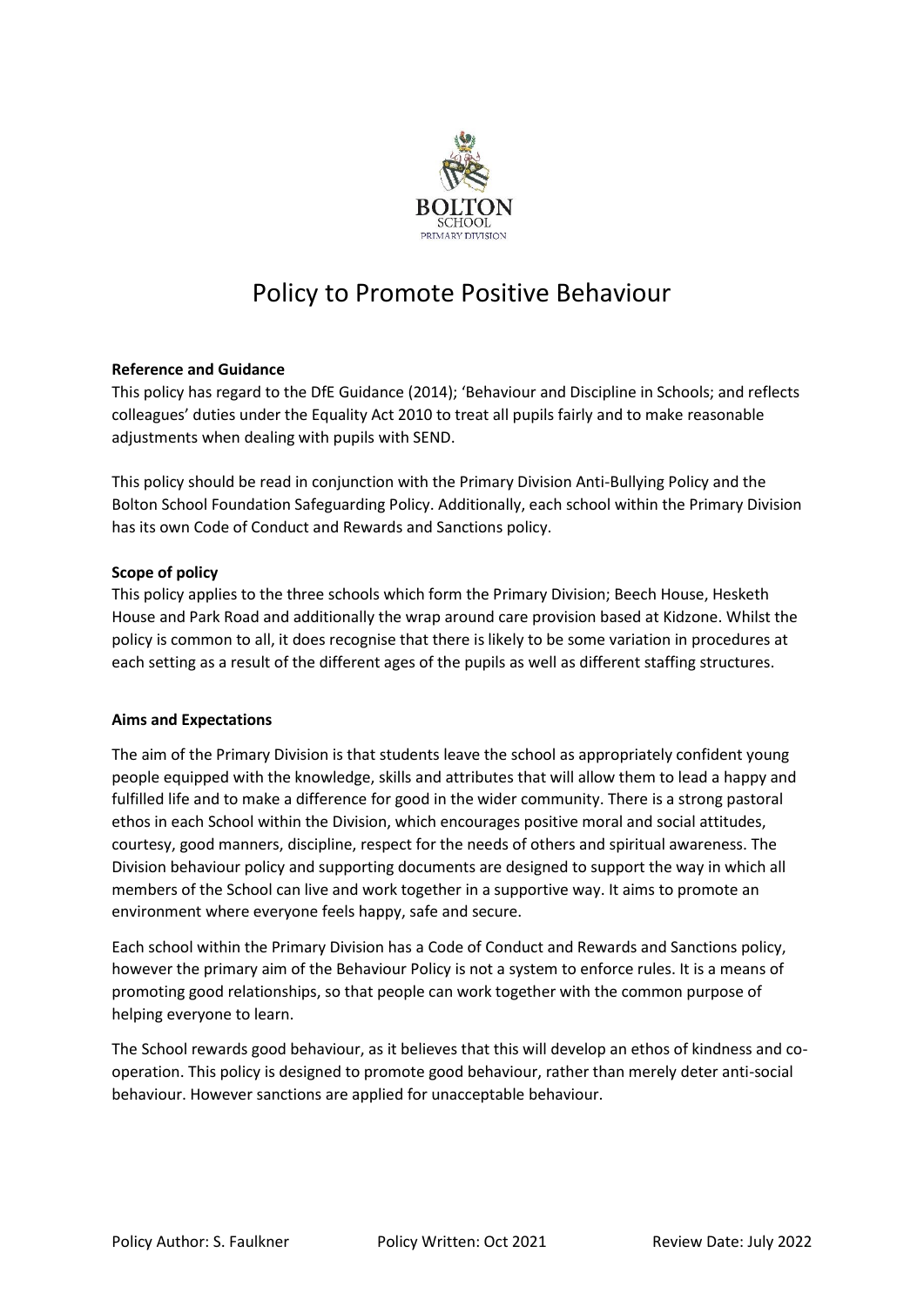## **How we promote positive behaviour**

In each part of the Primary Division, pupils are made aware of the school's expectations regarding good behaviour. Each school has an agreed Code of Conduct which is displayed in classrooms and in shared areas. This is referenced regularly by all staff as a reminder to the pupils and good examples of children acting upon this are celebrated. Assembly and PSHE lessons focus on developing these values.

The pastoral system works well because of good relations and frequent personal contacts, including sound staff-pupil relationships. The pastoral area of each school within the Primary Division is led by the relevant Deputy Head. Form teachers and all staff (teaching and non-teaching) and the pupils are all involved in the creation and preservation of a warm, caring, friendly and orderly school community.

# *It is noted that the promotion of good behaviour and sanctioning of inappropriate behaviour is the responsibility of all staff.*

## **Expectations of Staff**

- 1. All staff have the same expectations of, and responses to behaviour.
- 2. Effective and positive behaviour management strategies and practices are in place at the beginning of the school year in every class.
- 3. Staff are role models for good behaviour and the children learn by example.
- 4. All staff provide an environment where children feel engaged in their learning and stimulated by the curriculum.
- 5. Timetables (visual or written) may be used in classes, so children are aware of what's coming next and there are no surprises. This ensures they are mentally prepared for the day ahead.
- 6. Staff plan activities that are appropriately challenging and interesting to the child as this promotes good behaviour.
- 7. Positive and direct phrases are always used.
- 8. All staff have realistic and age appropriate expectations of the children; and that these are informed by a thorough knowledge of child development.
- 9. There is open and honest communication between staff and parents. Parents are encouraged to tell staff about any issues or change in circumstances that may affect the child. Teachers also inform parents about their child's achievements and sensitively discuss any incidents in school with their parents. This ensures that home circumstances are taken into consideration when dealing with individual children.
- 10. Managing behaviour is the responsibility of each and every member of staff. We always comment on good behaviour and offer a gentle reminder of "what should you be doing now?"
- 11. Politeness is rewarded and continually praised. Staff model this behaviour by always recognising when a child has been helpful and polite.
- 12. Child friendly language is used as much as possible, so that children can process our comments and expectations.